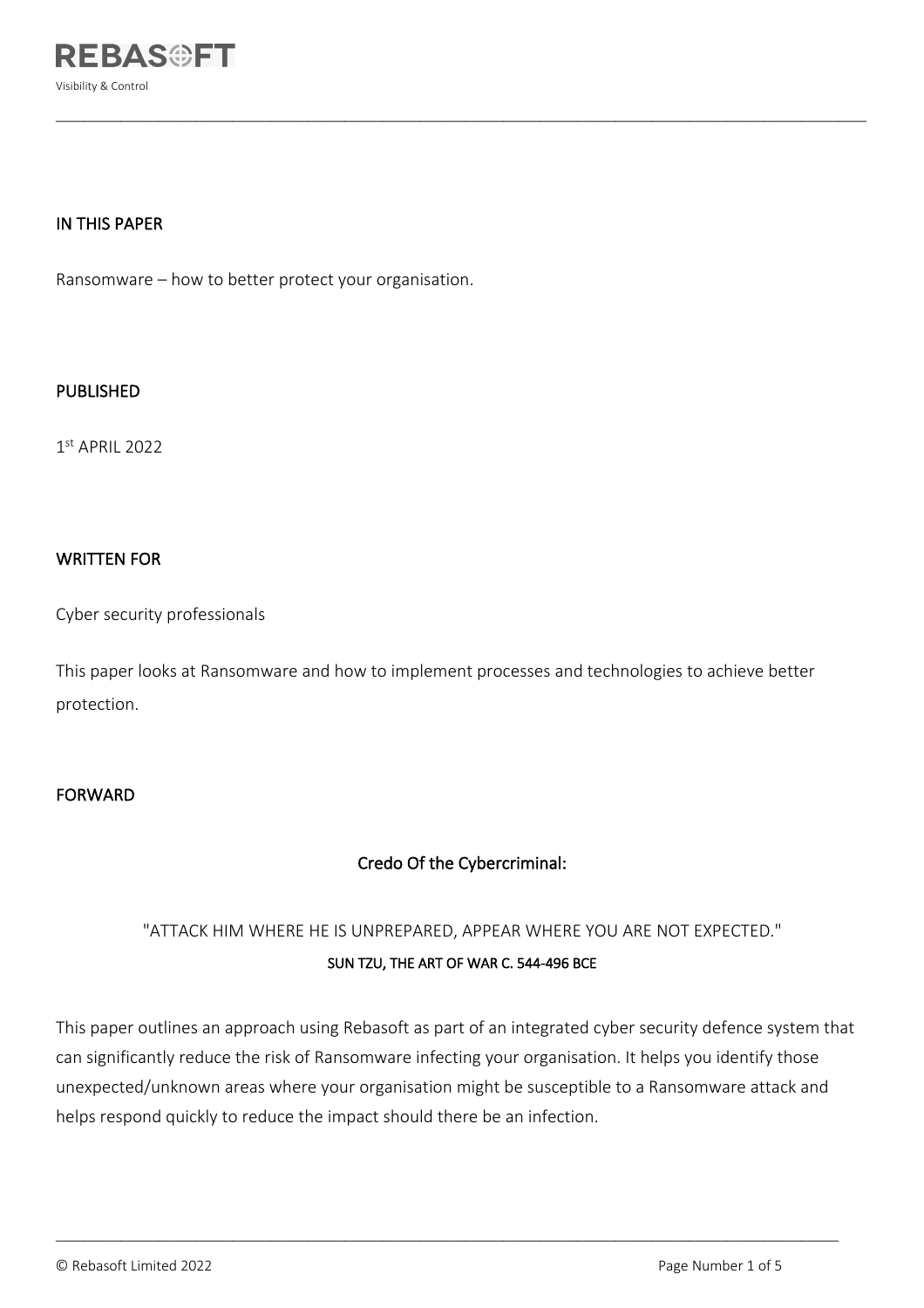# WHAT IS RANSOMWARE?

To fight it effectively, we must first understand our adversary. Ransomware is simply a class of Malware that combines damage to IT systems with a ransom demand.

 $\mathcal{L}_\mathcal{L} = \mathcal{L}_\mathcal{L} = \mathcal{L}_\mathcal{L} = \mathcal{L}_\mathcal{L} = \mathcal{L}_\mathcal{L} = \mathcal{L}_\mathcal{L} = \mathcal{L}_\mathcal{L} = \mathcal{L}_\mathcal{L} = \mathcal{L}_\mathcal{L} = \mathcal{L}_\mathcal{L} = \mathcal{L}_\mathcal{L} = \mathcal{L}_\mathcal{L} = \mathcal{L}_\mathcal{L} = \mathcal{L}_\mathcal{L} = \mathcal{L}_\mathcal{L} = \mathcal{L}_\mathcal{L} = \mathcal{L}_\mathcal{L}$ 

Since the dawn of networked computers, Malware has been around and is constantly evolving. It is a program installed on a target system designed to compromise, gain control, or steal data (exfiltrate data, as security professionals call it).

There are three main categories and infection mechanisms of Malware:

- VIRUSES—These applications spread by replicating themselves, like biological viruses infect host cells. When a new device encounters an infected one, it too can become infected, further propagating the virus.
- TROJANS Trojans masquerade as real programs, and they trick users into opening them through phishing emails or downloads from the internet. Trojans are some of the most common malware applications.
- WORMS—Worms can spread between systems on the network on their own without user involvement

Ransomware uses Malware with the "dangled" option of putting things back the way they were through ransom payment. The advent of cryptocurrencies allows cybercriminals to use Bitcoin and other "untrackable" denominations. After payment, they then promise to provide the antidote (decryption key or return stolen data).

Ah, if only life were as simple. Like in real-life, cybercriminals cannot be trusted; payment may not result in the restored system(s). Cybercriminals will also often re-target organisations that were previously compromised.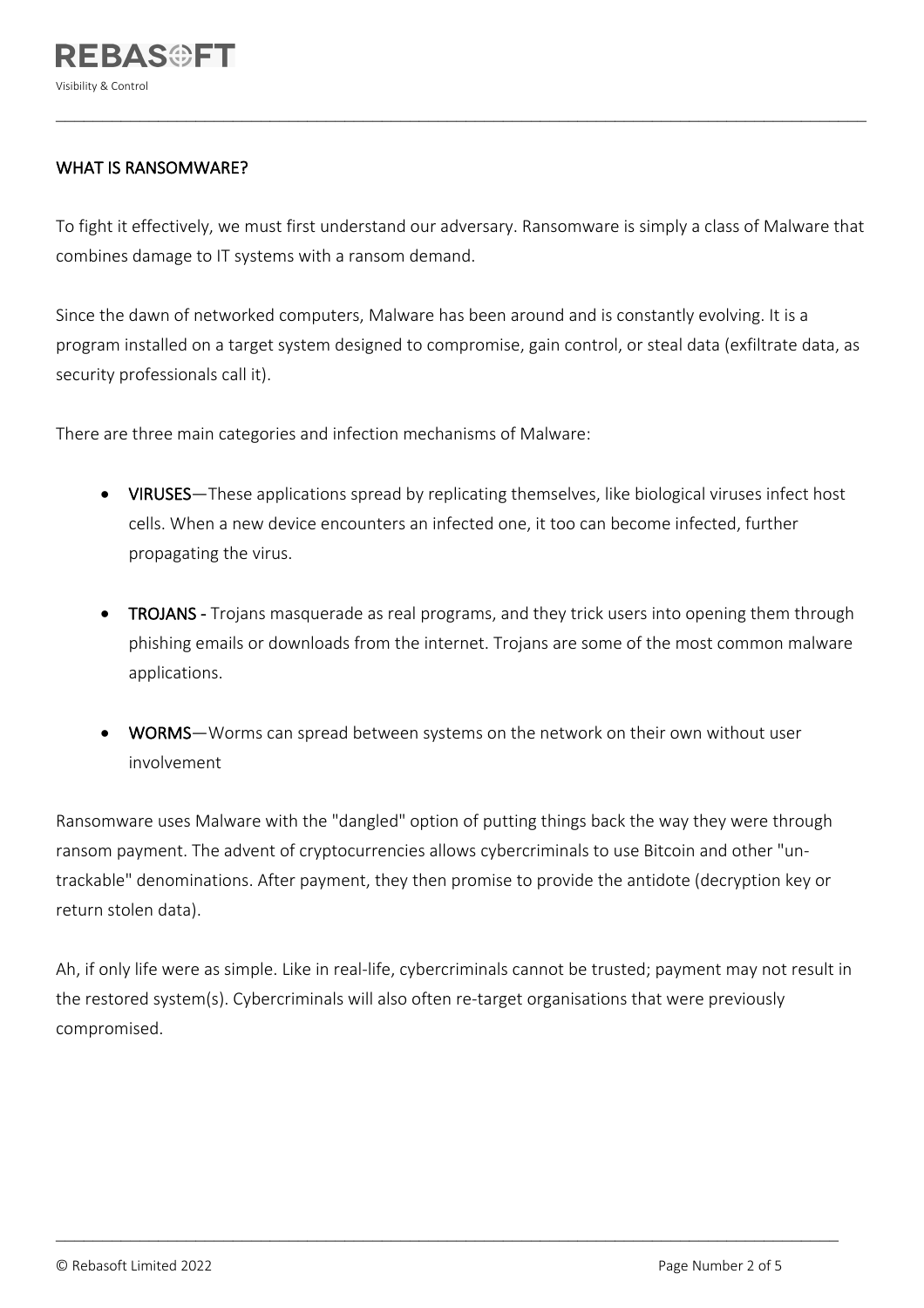## WHY IS RANSOMWARE IN THE NEWS SO MUCH?

The answer is simple – cybercriminals can make cheap and easy money. The chances of being caught are low, and the opportunity to make serious money is relatively high.

 $\mathcal{L}_\mathcal{L} = \mathcal{L}_\mathcal{L} = \mathcal{L}_\mathcal{L} = \mathcal{L}_\mathcal{L} = \mathcal{L}_\mathcal{L} = \mathcal{L}_\mathcal{L} = \mathcal{L}_\mathcal{L} = \mathcal{L}_\mathcal{L} = \mathcal{L}_\mathcal{L} = \mathcal{L}_\mathcal{L} = \mathcal{L}_\mathcal{L} = \mathcal{L}_\mathcal{L} = \mathcal{L}_\mathcal{L} = \mathcal{L}_\mathcal{L} = \mathcal{L}_\mathcal{L} = \mathcal{L}_\mathcal{L} = \mathcal{L}_\mathcal{L}$ 

Ransomware distribution can be easily automated using an array of inexpensive equipment. It allows a single cybercriminal to target many organisations simultaneously.

Cybercriminals have mainly targeted large companies, but now any sized organisation is "fair game". Perhaps "easy game" is a better phrase, as cybercriminals will often go for the easy rather than the big.

Smaller organisations are less likely to have large businesses' multi-layered, sophisticated defences. Systems like Rebasoft now cost-effectively offer protection. Companies of all sizes can now stand up a more effective guard, reducing their risk of infection.

## How do you best defend against Ransomware?

Studies have shown that leading organisations that invest in the right technology and processes are four times more likely to prevent a ransomware infection. Such organisations also implement and maintain compliance with security standards such as Cyber Essentials, ISO27001, NIST, and CIS. Following the standards mean organisations can focus on effective defences.

The most effective organisations invest in great value "cybersecurity basics". The basics deliver improved security and avoid "uncontained" costs that can result from the arms race against cybercrime. Such organisations get protection in place more quickly and sustain value over time.

Cybersecurity basics focussed on Ransomware defences, beyond running regular and off-line backups of critical data, are:

# 1) IDENTIFY AND CLASSIFY ALL THE ASSETS in the organisation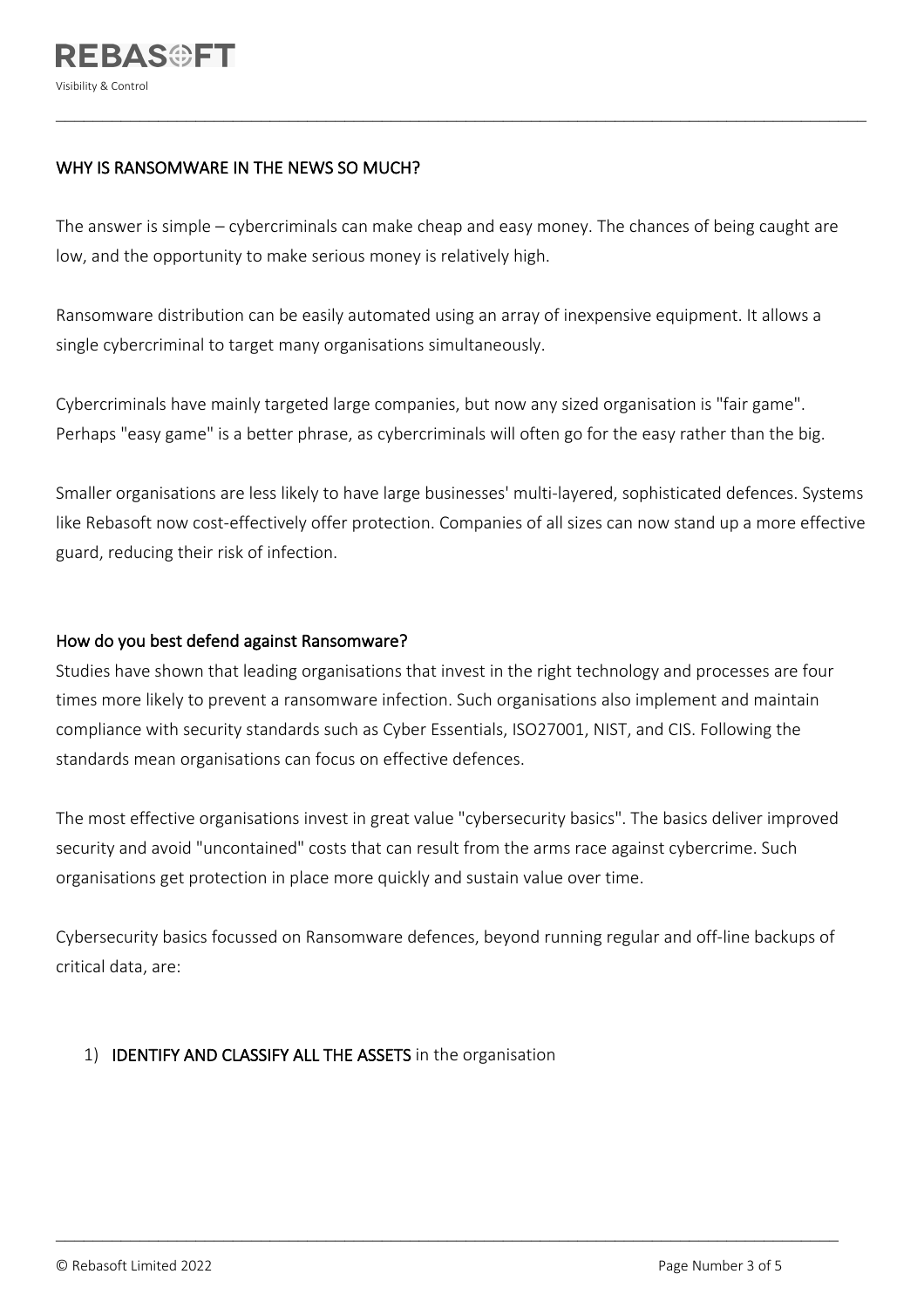Assets change over time. You need constant discovery and classification to allow you to set and measure security policy for each class of system in the organisation. The resulting real-time asset database ensures that you can find and prioritise a resolution should you have an incident. Rebasoft builds this real-time view.

 $\mathcal{L}_\mathcal{L} = \mathcal{L}_\mathcal{L} = \mathcal{L}_\mathcal{L} = \mathcal{L}_\mathcal{L} = \mathcal{L}_\mathcal{L} = \mathcal{L}_\mathcal{L} = \mathcal{L}_\mathcal{L} = \mathcal{L}_\mathcal{L} = \mathcal{L}_\mathcal{L} = \mathcal{L}_\mathcal{L} = \mathcal{L}_\mathcal{L} = \mathcal{L}_\mathcal{L} = \mathcal{L}_\mathcal{L} = \mathcal{L}_\mathcal{L} = \mathcal{L}_\mathcal{L} = \mathcal{L}_\mathcal{L} = \mathcal{L}_\mathcal{L}$ 

- 1. Maintain a VULNERABILITY PROGRAM that can identify, prioritise, and quickly fix issues
	- A ransomware attack happens every 11 seconds. 20,000 vulnerabilities are found each year. Rebasoft implements real-time, scan-less vulnerability checks that help ensure vulnerable systems are identified and quickly updated
- 2. Ensure SECURE CONFIGURATIONS are implemented, including the first line of defence against Malware – Antivirus systems - on all systems
	- Systems without Anti-virus and other misconfigured settings are likely to be found by cybercriminals. Rebasoft helps find and fix security gaps before Ransomware is planted
- 2) RESPOND quickly to reduce the impact of any infection
	- Rebasoft can help monitor the network for signs of infection and quickly isolate infected devices before they can spread their disease. This reduces the recovery costs and allows fast restoration of systems to minimise business interruption.

# CAN YOU EVER BE 100% SAFE FROM RANSOMWARE?

There are three reasons that you can never be 100% safe from Ransomware:

- 1) Malware often exploits user behaviour. People make mistakes and can be duped by sophisticated, socially engineered attacks. While better training helps, it can never eliminate the human factor.
- 2) Vulnerabilities are constantly announced, but perhaps, many more are found and not disclosed and kept as "tools of the trade". This means that cybercriminals can use unknown vectors to attack.